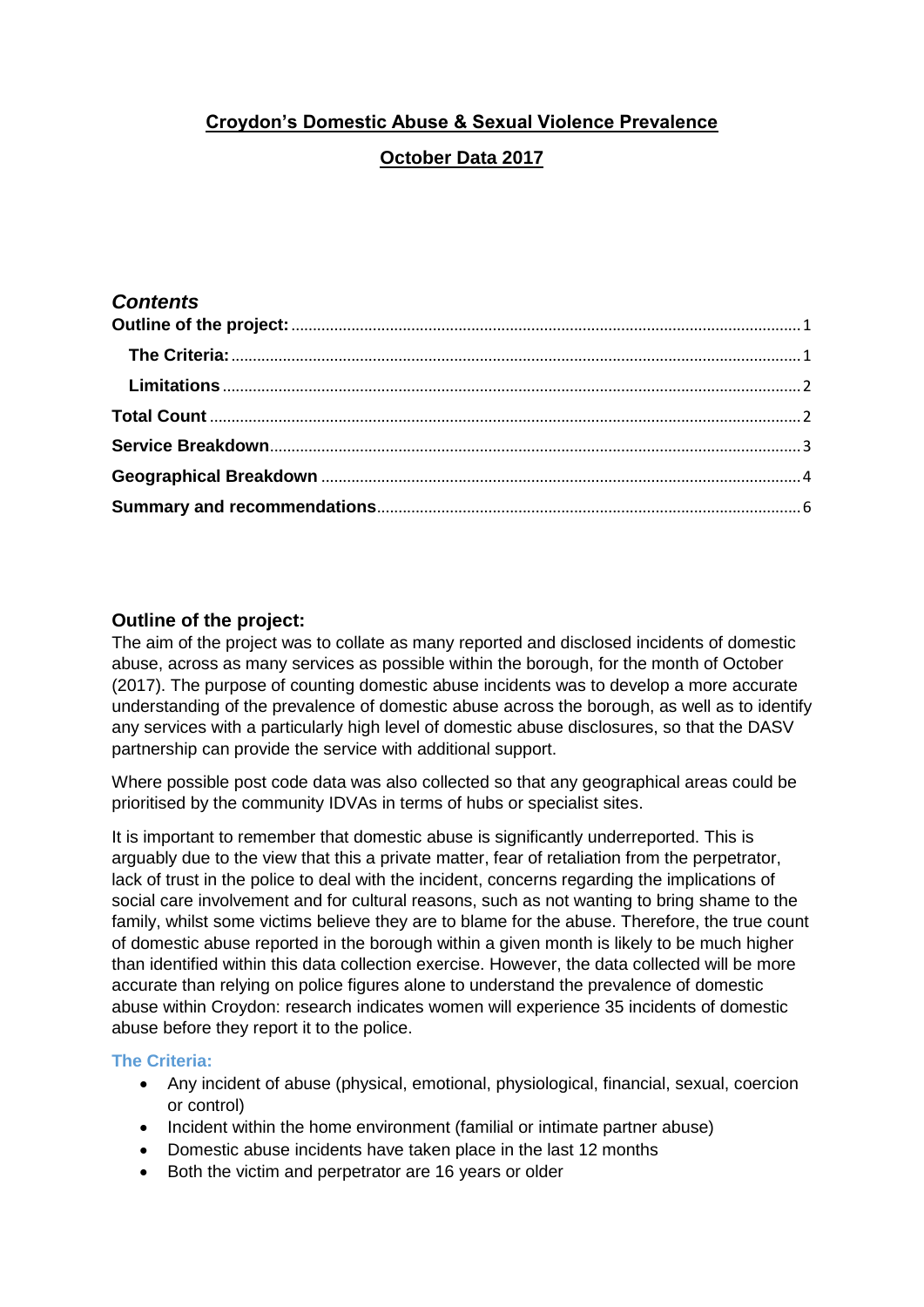Data was recorded from the following:

- Children's Social Care Police
- 
- Family Justice Centre (FJC) The Youth Offending Service
- MARAC Housing
- Freedom Together Programme A&E
- Domestic Abuse Merlins
- 
- Early Help **Croydon Drop-In** 
	-
	-
	-

#### <span id="page-1-0"></span>**Limitations**

There is little data from health, despite various teams being approached. One of the difficulties, for example with A&E data, is that the injury itself is recorded instead of how the injury occurred.

Where possible double counting in the data has been removed. For example, the Early Help team use the same case management system as the Family Justice Centre and so needed to ensure the Early Help team did not include any episodes referred or opened to the FJC within the month of October in their report, as well as ensuring cases listed under the FJC were not then duplicated within MARAC. However, there could still be double counting, for example a police call for DA in October could have resulted in a Merlin and then a contact for Children's Social Care. As no person identifiable data was shared, further elimination of duplicates is difficult. It could be argued that elimination of double counting would have occurred when producing the maps as not all services, including the police, were able to provide postcode data.

## <span id="page-1-1"></span>**Total Count**

For October 2017, 1296 incidents of domestic abuse were recorded. This equates to approximately 16,200 incidents or disclosures of abuse per year in Croydon. This does not take into consideration the known spikes that occur following a school holiday; a trend that has been observed the last few years from FJC referral data.

| <b>Service</b>                                           | <b>Count</b> |
|----------------------------------------------------------|--------------|
| <b>Housing</b>                                           | 6            |
| <b>Croydon Drop-In</b>                                   | 11           |
| <b>Early Help</b>                                        | 13           |
| <b>Referrals to MARAC</b>                                | 30           |
| <b>Freedom Together</b>                                  | 49           |
| <b>A&amp;E</b>                                           | 50           |
| <b>Youth Offending Service</b>                           | 88           |
| <b>Referrals to FJC</b>                                  | 149          |
| <b>All DA Merlins</b><br>(including non-crime domestics) | 163          |
| <b>CRS Contacts</b><br>DA main issue                     | 209          |
| <b>Total DV Call Outs</b><br>(Police)                    | 578          |
|                                                          | 1304         |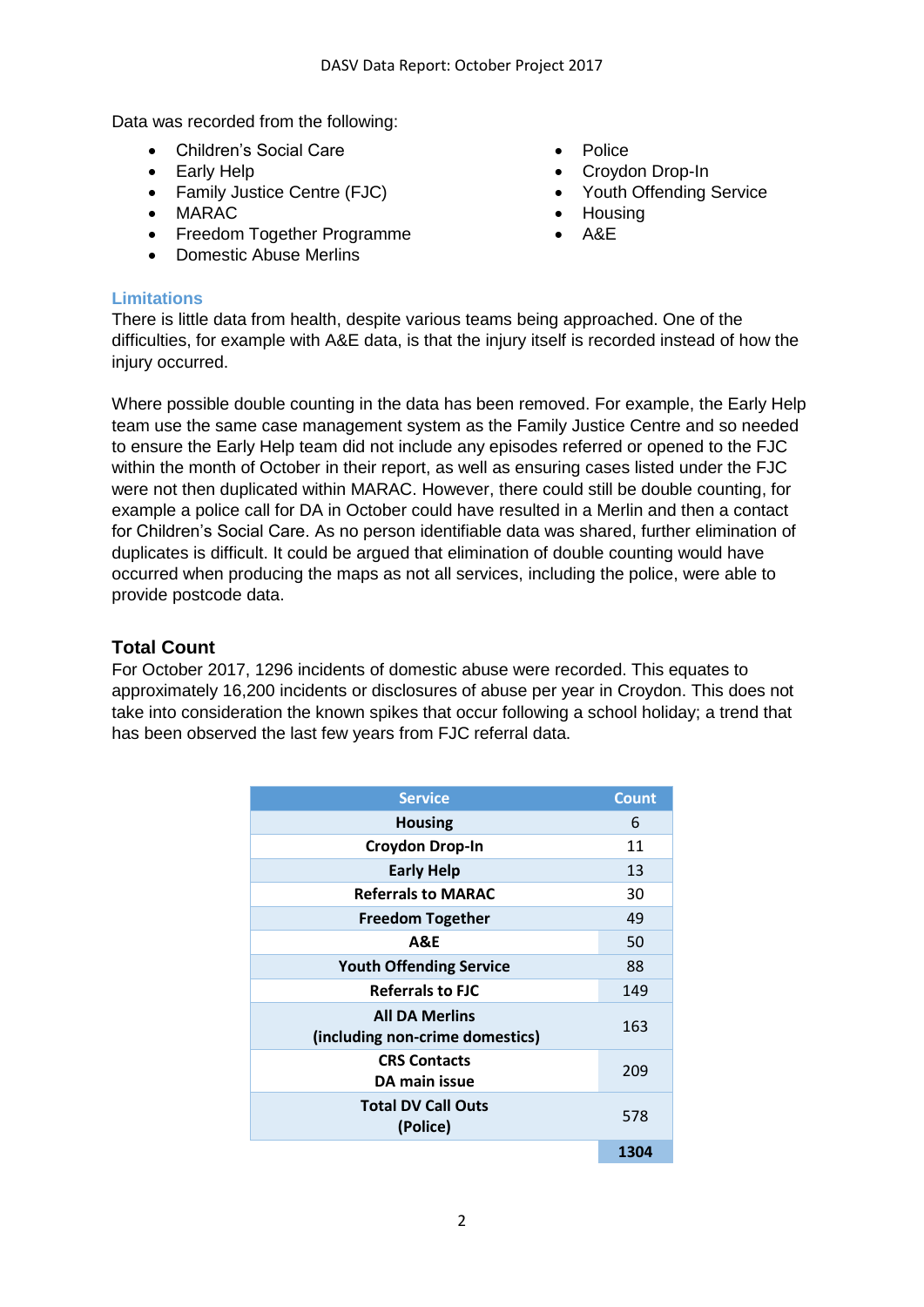## <span id="page-2-0"></span>**Service Breakdown**

#### *Housing*

The housing team work closely with the Family Justice Centre, with families and individuals often being supported by the two services. In addition to those already referred to the Family Justice Centre in October, there was an addition of six individuals who discussed domestic abuse with a housing offer but did not want a referral to the FJC.

#### *Croydon Drop-In*

Croydon Drop-In provide counselling, advocacy and health support for young people in Croydon. In October 11 young people discussed domestic abuse within their home environment, with someone at Croydon Drop-In.

#### *Early Help*

Through searching case notes, there were 13 open cases in October where domestic abuse was highlighted as an issue.

The cases were open to the Early Help Hub, the Family Resilience Service and Best Start. The Family Justice Centre use the same case management system as Early Help, but their cases were not included in this 13.

#### *Referrals to MARAC*

There were in fact 55 referrals made to the Multi Agency Risk Assessment Conference (MARAC) during October 2017, however 25 were made by the FJC so these have not been counted as would have already been captured in the number of referrals made to the FJC. Other sources of referrals to MARAC include from the police, health, MARACs in other boroughs and victim support.

#### *Freedom Together Programme*

The 49 people reported by the Freedom Together programme includes anyone attending a course in October or anyone who contacted or was referred to the programme. This does not include those who made contact or were referred by email and so the number is likely to be higher.

#### *A&E*

The data from A&E captures anyone in the month of October who was recorded for attending A&E in Croydon due to 'maltreatment', 'neglect and abandonment' or 'problems relating to family'. This includes non-elective and emergency admissions.

#### *Youth Offending Service*

During the month of October, the Youth Offending Service worked with 88 young people who discussed domestic abuse. 41 of the young people were the perpetrators of the abuse. 25% of the young people said the domestic abuse was current rather than being something that had taken place within the last year.

9 of the young people also reported being a victim of sexual violence as well as domestic abuse.

#### *Referrals to the Family Justice Centre*

The 149 referrals made to the Family Justice Centre in October include those who selfreferred, were sign-posted or directly referred by another agency.

Direct referrals were made from SLAM, Schools, the Police, Housing, Health, Children's Social Care and other domestic abuse services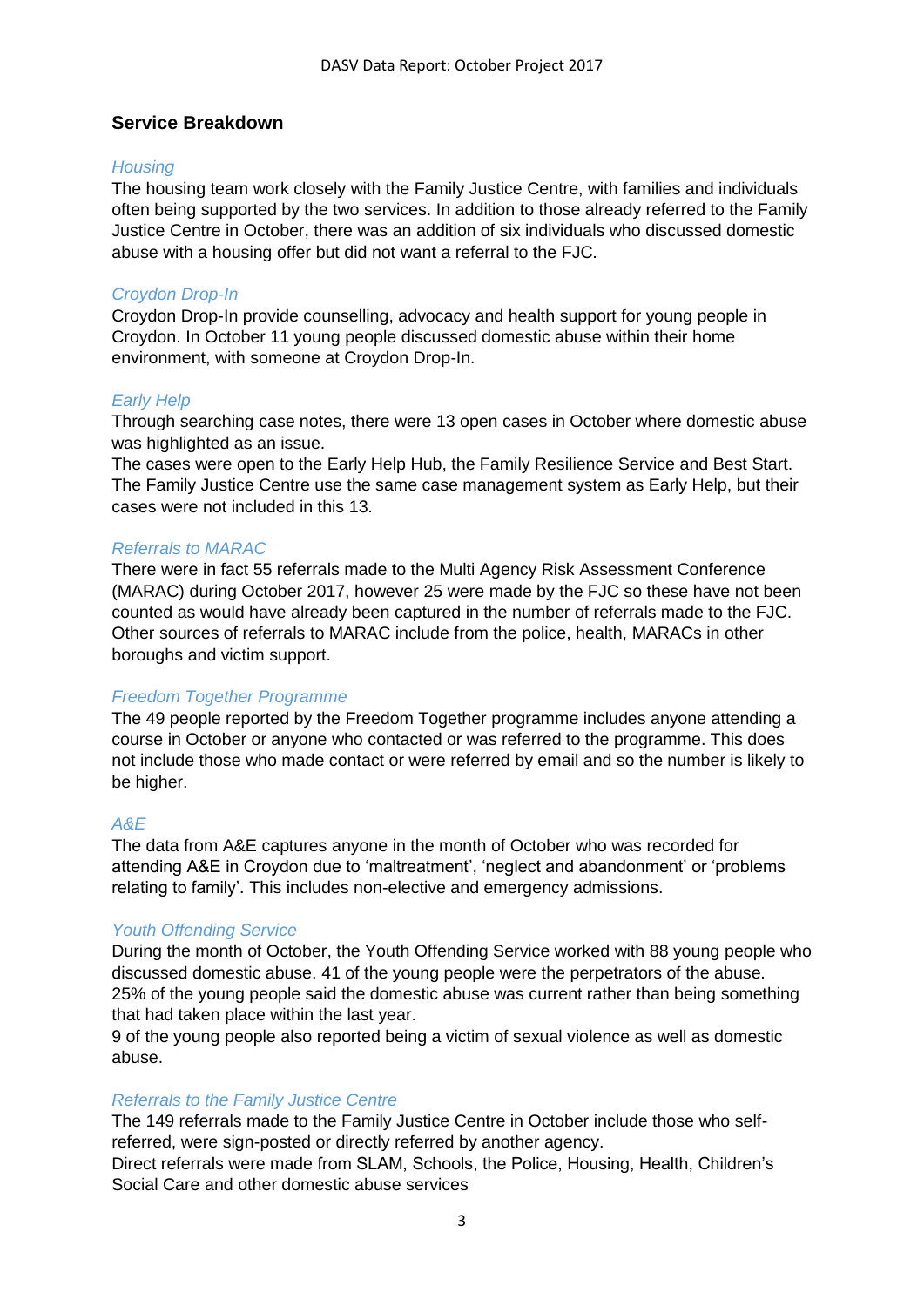#### *Domestic Abuse Merlins*

163 Merlins were received by the MASH team in October, including all domestic abuse Merlins and non-crime domestic abuse incidents.

54 of the Merlins received in October were for non-crime domestic abuse incidents.

## *Children's Social Care*

209 contacts were created where domestic abuse was listed as the greatest cause for concern for the month of October. There will be more contacts opened to social care where domestic abuse was an issue but not the greatest cause for concern.

The 209 contacts refers to 206 children or young people: three children had each received two contacts to social care during the month of October in which domestic abuse was the greatest concern.

43% of those who had the domestic abuse contacts in October were for children 5years or under.

#### *Police*

For October, there were 578 police call outs in Croydon for domestic abuse incidents, with 302 of these call outs resulting in offences. The remaining 276 were non-crime domestic abuse incidents.

# <span id="page-3-0"></span>**Geographical Breakdown**

The following services were able to provide postcodes in addition to a count of domestic abuse incidents, meaning postcodes for 38% of the total count were used for geographical mapping:

- 
- Family Justice Centre referrals Children's Social Care
- Early Help **Carly Help Carly Help Carly Help Carly Help Carly Help Carly Help Carly Help Carly Help Carly Help Carly Help Carly Help Carly Help Carly Help Carly Help Carly Help Carly Help**
- Housing
- MARAC referrals **Figure 1** Freedom Together Programme
	-
	-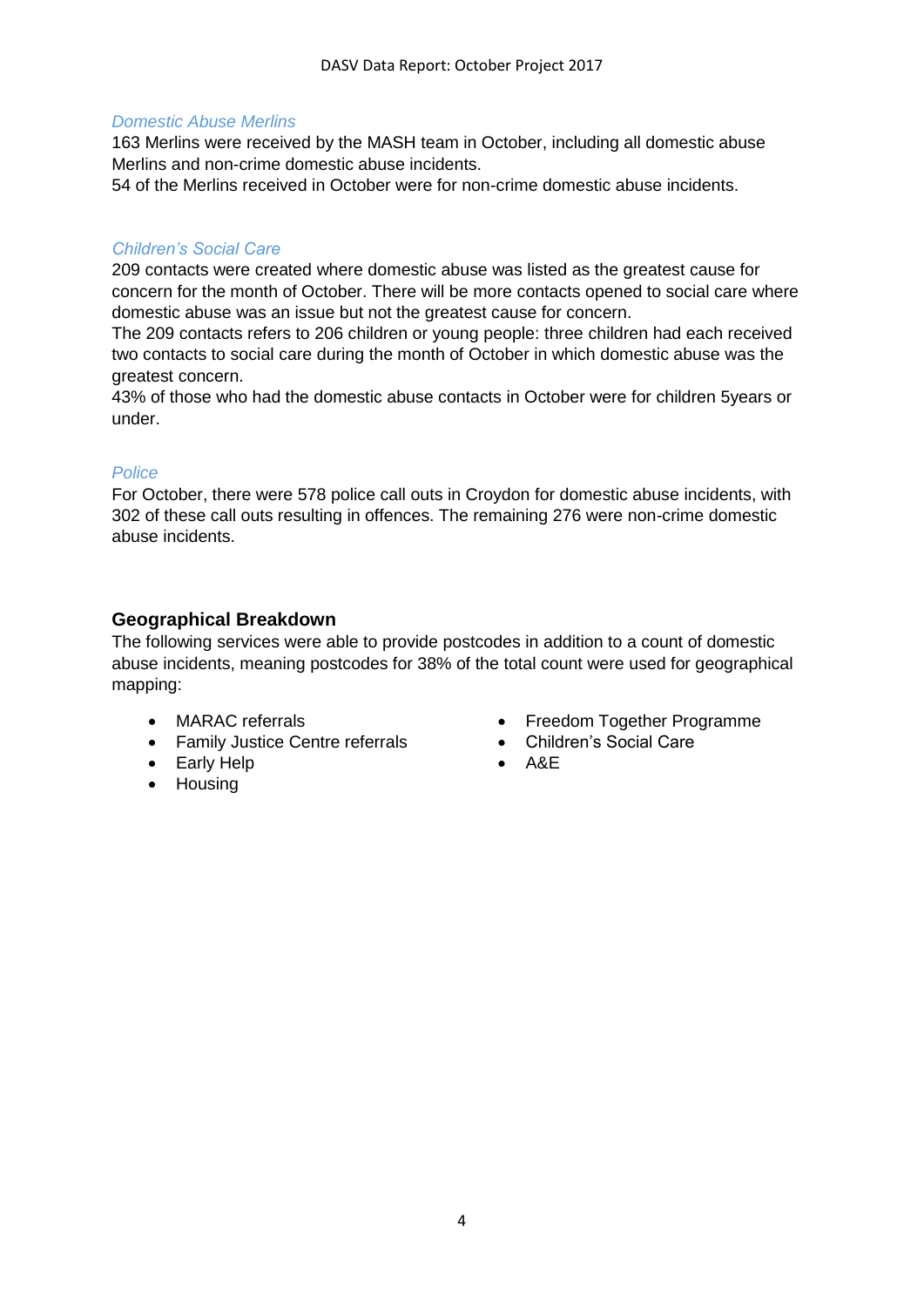## **Total Count**

This map plots the total number of DASV incidents for the services who provided postcodes.

From the map it is clear that DASV is an issue across the borough, with reported incidents in every ward.

The higher levels of DASV incidents are focused around the community hubs, particularly the police station and Croydon University Hospital.

The south of the borough has the lowest rates of reported DASV incidents, an area without a community hub. Coulson East and Coulson West are two neighbouring wards with few reported incidents. However, based on their population and the national average that one in four women will experience domestic abuse in their lifetime, 2,800 women within these two wards could be experiencing abuse.

#### **MARAC only**

This map shows only that of MARAC, as these are the cases identified with the highest risks.

From just two MARACs heard in October, it is clear that domestic abuse is an issue across Croydon.

There is a large geographical area with no MARAC referrals. It is worth noting that this area generally disclosed fewer incidents. However, it could mean that services within this particular area are unclear how to access support, with professionals needing guidance around MARAC referrals.

It is interesting to note that Fieldway had a particularly high level of reported DASV incidents, but none of which have been heard at MARAC.